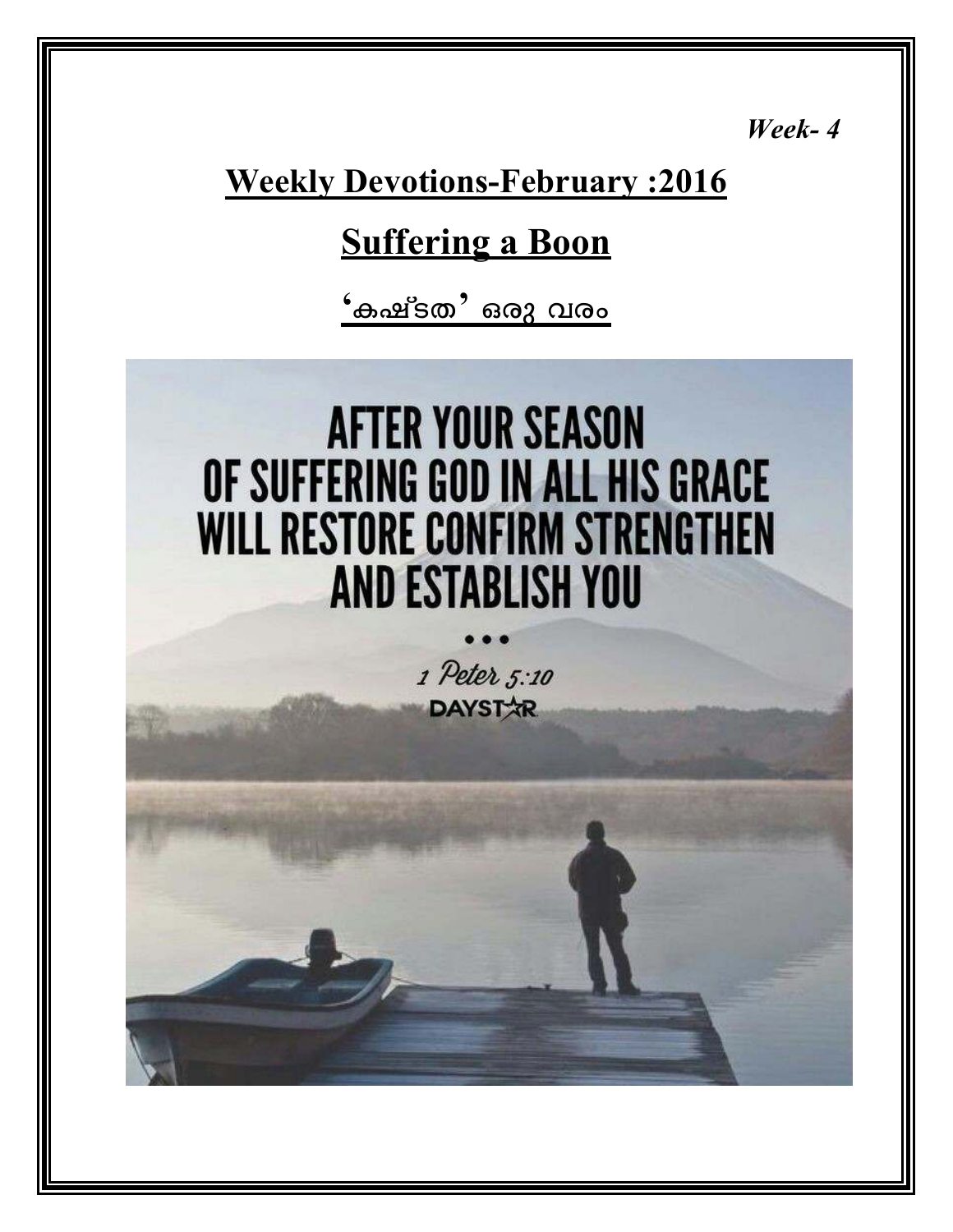റിച്ചാർഡ് വും ബ്രാൻഡിന്റെ അനുഭവ സമ്പത്തിൽ ഒരു പെൺകു ട്ടിയെ പറ്റി പരാമർശിച്ചത് രേഖപ്പെടുത്തുന്നു. ഒളിവു സഭയുടെ അംഗ <u>മായ ഈ പെൺകുട്ടി രഹസ്യമായി കുഞ്ഞുങ്ങളോട് സുവിശേഷം പറ</u> ഞ്ഞിരുന്നു. ഇതു കണ്ടെത്തിയ രഹസ്യഷോലീസ് അവളെ അറസ്റ്റു ചെയ്യു വാൻ തീരുമാനിച്ചു. എന്നാൽ ആ പ്രവർത്തി ചെയ്തെടുക്കുവാൻ അവർ കണ്ട സമയം അവളുടെ വിവാഹദിവസം തന്നെ ആയിരുന്നു. ഭർത്താവും, കുടുംബാംഗങ്ങളുമായി സന്തോഷത്തോടെ ഇരുന്ന അവളുടെ അടുക്ക ലേക്ക് പെട്ടെന്ന് പോലീസ് എത്തി. അവരെ കണ്ട ഉടൻ തന്നെ ഇരിഷിട ത്തിൽ നിന്നും എഴുന്നേറ്റ് പുഞ്ചിരിയോടെ അവൾ കൈനീട്ടി. കൈകളിൽ വിലങ്ങുമായി അവൾ ഭർത്താവിനെ നോക്കിയിട്ട് സന്തോഷത്തോടെ പറഞ്ഞു "എന്റെ മണവാളനായ ക്രിസ്തുവിനു നന്ദി, അവനുവേണ്ടി കഷ്ടം സഹിഷാൻ ഈ എളിയവളെ യോഗ്യതയുള്ളവളായി കണ്ടതി നായി സ്തോത്രം." ഇവിടെയാണ് ആത്മീക വീക്ഷണവും , ഭൗതീക വീക്ഷ ണവും തമ്മിലുള്ള അന്തരം കാണുന്നത്. ഈ പെൺകുട്ടി ആത്മീക വീക്ഷ ണമുള്ളവളാകയാൽ ഈ കൈ വിലങ്ങ് വിലയേറിയ സമ്മാനമായിട്ടാണ് കണ്ടത്. അതിനാൽ 'കഷ്ടത' അവൾക്ക് ഏറെ സന്തോഷമായി.

പുറമേ നിന്ന് വരുന്ന കഷ്ടതകളും, നമ്മുടെ ശാരീരിക കഷ്ടത കളും , ക്ലേശങ്ങളും എല്ലാം നമ്മെ മാനസീകമായി തകർക്കുന്നതാണ്. എന്നാൽ സുവിശേഷത്തിനുവേണ്ടി കഷ്ടം സഹിക്കേണ്ടി വന്നവർ ഭാഗ്യമു ള്ളവർ എന്ന് വചനം പറയുന്നു. ഇനിച്ച്, മരിച്ചിട്ട്, ഉയർത്തെഴുന്നേറ്റിരി ക്കുന്ന യേശുക്രിസ്തുവിനെ ഓർത്തു കൊള്ളുക ഇതാകുന്നു എന്റെ സുവിശേഷം എന്നും, ഈ സുവിശേഷത്തെക്കുറിച്ച് ലഇജിക്കാതെ ദൈവശ